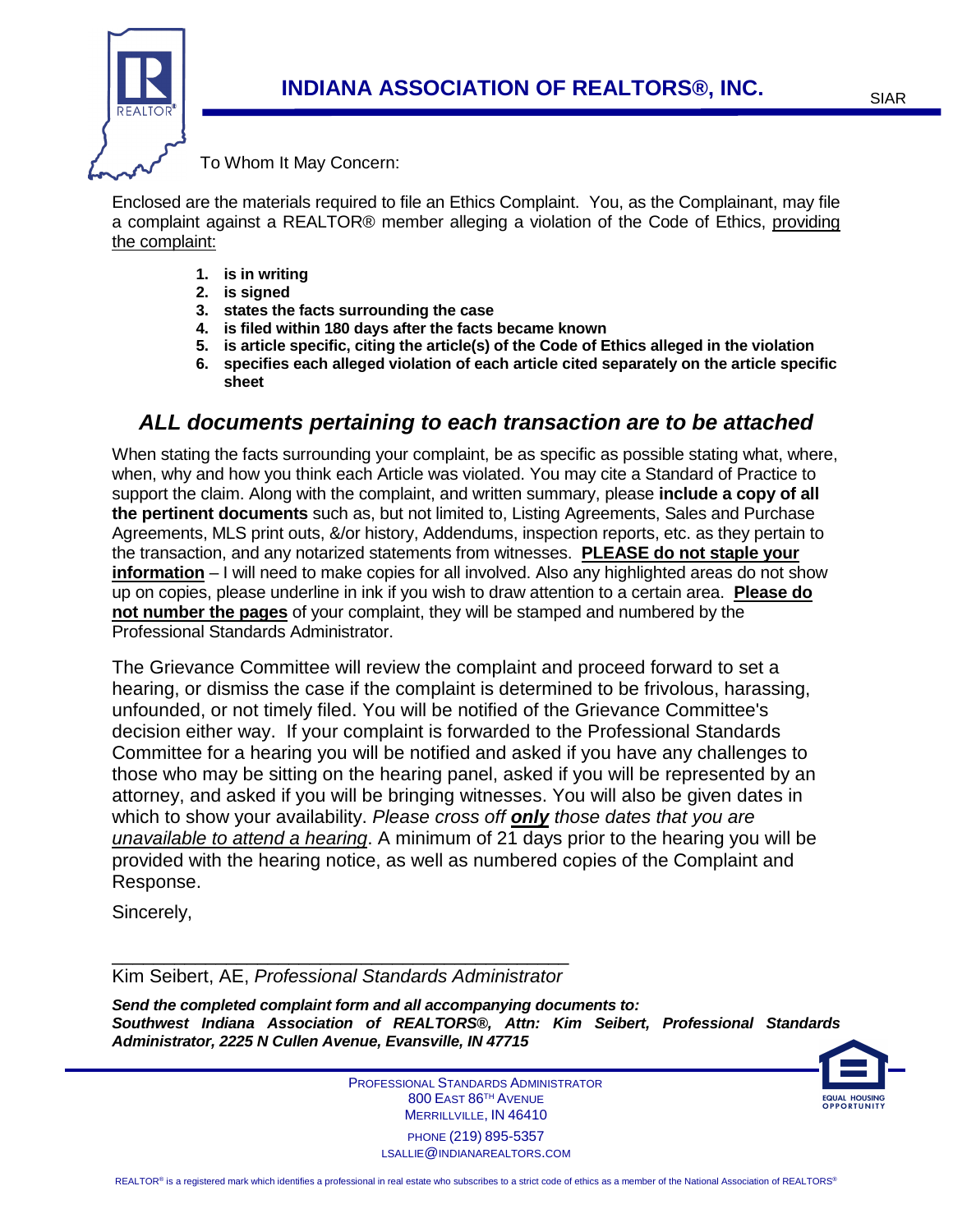|                                                                                                                         |             | <b>ETHICS COMPLAINT</b>                                                                                                                                                                                                                                                                                                                                                                                                                                                                                                 | Form #E-1       |
|-------------------------------------------------------------------------------------------------------------------------|-------------|-------------------------------------------------------------------------------------------------------------------------------------------------------------------------------------------------------------------------------------------------------------------------------------------------------------------------------------------------------------------------------------------------------------------------------------------------------------------------------------------------------------------------|-----------------|
|                                                                                                                         |             | To the Grievance Committee of the Indiana Association of Realtors®.                                                                                                                                                                                                                                                                                                                                                                                                                                                     |                 |
| Case #<br>(Office use only)                                                                                             |             | Date Filed: //                                                                                                                                                                                                                                                                                                                                                                                                                                                                                                          |                 |
| Complainant(s)                                                                                                          |             | Respondent(s)                                                                                                                                                                                                                                                                                                                                                                                                                                                                                                           |                 |
|                                                                                                                         | (date)      | Complainant(s) charge that on/or about __________________, an alleged violation of Article(s)                                                                                                                                                                                                                                                                                                                                                                                                                           |                 |
| complainant(s).                                                                                                         |             | of the Code of Ethics occurred and alleges that<br>the above charge(s) is/are supported by the attached statement, which is signed and dated by the                                                                                                                                                                                                                                                                                                                                                                     |                 |
| are true.                                                                                                               |             | I (we) declare that to the best of my (our) knowledge and belief, my (our) allegations in this complaint                                                                                                                                                                                                                                                                                                                                                                                                                |                 |
| regulatory or administrative agency?<br>$Yes$ No ______                                                                 |             | any proceeding before the state real estate licensing authority or any other state or federal                                                                                                                                                                                                                                                                                                                                                                                                                           |                 |
|                                                                                                                         |             | You may file an ethics complaint in any jurisdiction where a $REALTOR®$ is a member or MLS<br>participant. Note that the REALTORS® Code of Ethics, Standard of Practice 14-1 provides, in relevant<br>part, "REALTORS® shall not be subject to disciplinary proceeding in more than one Board of<br>REALTORS <sup>®</sup> with respect to alleged violations of the Code of Ethics relating to the same transaction<br>or event." Have you filed, or do you intend to file, a similar or related complaint with another |                 |
| Association(s) of REALTORS <sup>®</sup> ?                                                                               |             |                                                                                                                                                                                                                                                                                                                                                                                                                                                                                                                         | $Yes$ No $\_\_$ |
|                                                                                                                         |             | This complaint is true and correct to the best knowledge and belief of the undersigned and is filed within<br>one hundred eighty (180) days after the facts constituting the matter complained of could have been                                                                                                                                                                                                                                                                                                       |                 |
|                                                                                                                         |             | I understand that should the Grievance Committee dismiss this ethics complaint in part or in total, that I<br>have twenty (20) days from my receipt of the dismissal notice to appeal the dismissal to the Executive                                                                                                                                                                                                                                                                                                    |                 |
| known in the exercise of reasonable diligence.<br>Committee of the Indiana Association of REALTORS®.<br>COMPLAINANT(S): |             |                                                                                                                                                                                                                                                                                                                                                                                                                                                                                                                         |                 |
| (TYPE/PRINT)                                                                                                            | (SIGNATURE) | (TYPE/PRINT)                                                                                                                                                                                                                                                                                                                                                                                                                                                                                                            | (SIGNATURE)     |
| (Address, City, State, Zip)                                                                                             |             |                                                                                                                                                                                                                                                                                                                                                                                                                                                                                                                         |                 |